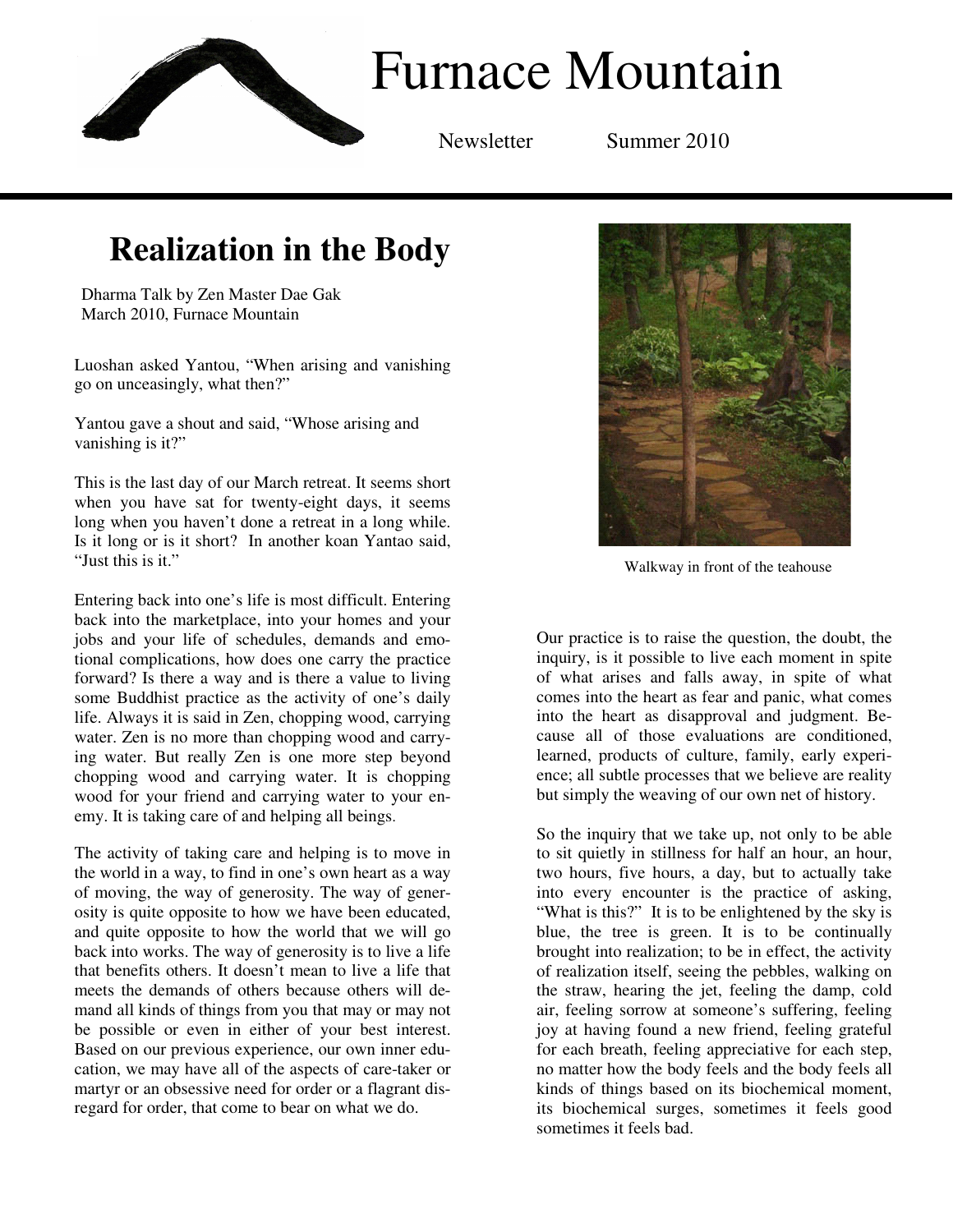When sitting there is a moment when the legs hurt, when the bones hurt, like a knife cutting through the skin. One wants to jump up and get out. One has absolutely no ability to tolerate another moment. And then there is a shift, perhaps even within that sitting and there is a beta-endorphin release and there is a sense of well-being, a sense of being able to sit in perpetuity, and a sense that one could just go on sitting in retreat forever. Then the surge of fear and anxiety comes back and one imagines what is going to happen and how am I going to support myself and where will the next dollar come from, and all of the things that are ordinary in our life that we make primary. Then one comes back to the breath, to the moment, to the realization that this moment is the only moment, that this breath is the only breath that this life is one's only life and that these friendships that one forms are the entirety of sangha.

In the activity of friendship, which is sangha, one is fully supported by the spiritual practice of each other. That means not to take refuge in the other but to take refuge in the dharma itself. What the dharma is, or how one takes refuge in the dharma is that the dharma is none other than your very life itself, the very activity of your life itself. Getting up in the morning, one of the things that you have to do when you get up in the morning, if you sleep in a bed, is that you have to turn and put your feet on the ground. This is called morning kensho; feet on the ground kensho. If you had only one foot and a stub, you would appreciate having two feet. But we take it for granted. To be able to get up, turn in the bed, and put feet on the ground. The activity of the dharma itself which is appreciation is just that; getting in the car and driving to work or getting on the subway or the bus or getting on the airplane or however one gets to work. The activity itself is the activity of the dharma. There is no place that you could find yourself, no circumstance in which you could find yourself, no activity that you are doing that isn't the activity of the dharma.

To raise the famous metaphor, Hakuin says it is like in your hand you hold ten pieces of gold and it is your entire life savings and you are in the busy marketplace and the pathway is dusty and there are people coming and going and a lot of hustle and bustle. You drop the ten pieces. What do you do? You drop to your knees and search with all your might and intensity. This is the practice of the dharma. To realize and take up as practitioners, to have a hint of the primacy of dharma, not the exclusiveness of we are right and they are wrong but the very texture and immediacy of being in the practice of the Buddha-way. It is a kind of certainty, not a doctrine or dogma or belief in, but a certainty in the order

of being itself, which is the only place of freedom. The only place of refuge is in the realization of cause and effect itself. Everything comes into existence because of antecedents, everything goes out of existence because of antecedents. Cause and effect are our life. Samsara is nirvana, nirvana is samsara. There is not a place to get away from, there are not two. That means that every activity of your life is the activity of the dharma. Everything you do whether you are cooking a meal, driving a car, saying goodbye to a friend, saying hello to a friend, everything is the unfolding of this great life of the Buddha. If we know that it is to awaken to that.

If we know that, how careful we would be. The metaphor is like carrying eyes that need to be transplanted. In your hand you have two eyes, delicate and precious, that will give someone sight. If we remember that, everything we do we do as the light itself. Just as if we remember that every word we say is sharing breath, is so intimate that it is actually sharing breath with the other, how careful we would be in what we say. When we are not careful it is because we have forgotten. It is not because we are evil or bad or stupid or wrong or violent or all the condemnations we make of oneself and the other. It is just that we have forgotten.

We wonder why do we practice, why do this? I have a good life, I'm comfortable. I don't make too much trouble for other people. I try to be kind. I do my meditation; try to be sincere. Why bear down? Why dig deeper than that? Isn't it okay? I feel better. I'm happy so then the whole world is happy. Isn't this the best?

But if we dig deeply enough, if we scratch the surface of our own consciousness deeply enough, we know the only route to saving the world is realization in the body of the one who is reading these words. There is no doing anything about. What allows prejudice free relationship is realization in this very body. The activity of practice is to be that and the being that is being the entire world and it can't be touched by the linear mind that says how can that happen and what about all the crime and evil and child abuse and slavery, etc. That is the mind of utopian hope, which still believes in self versus other. To touch what is below that is the only refuge possible and it is our birthright. It doesn't come to you because you were born into a particular culture, class, race, gender, intelligence, alert sensitive capacity; it is everyone's birthright as a human be-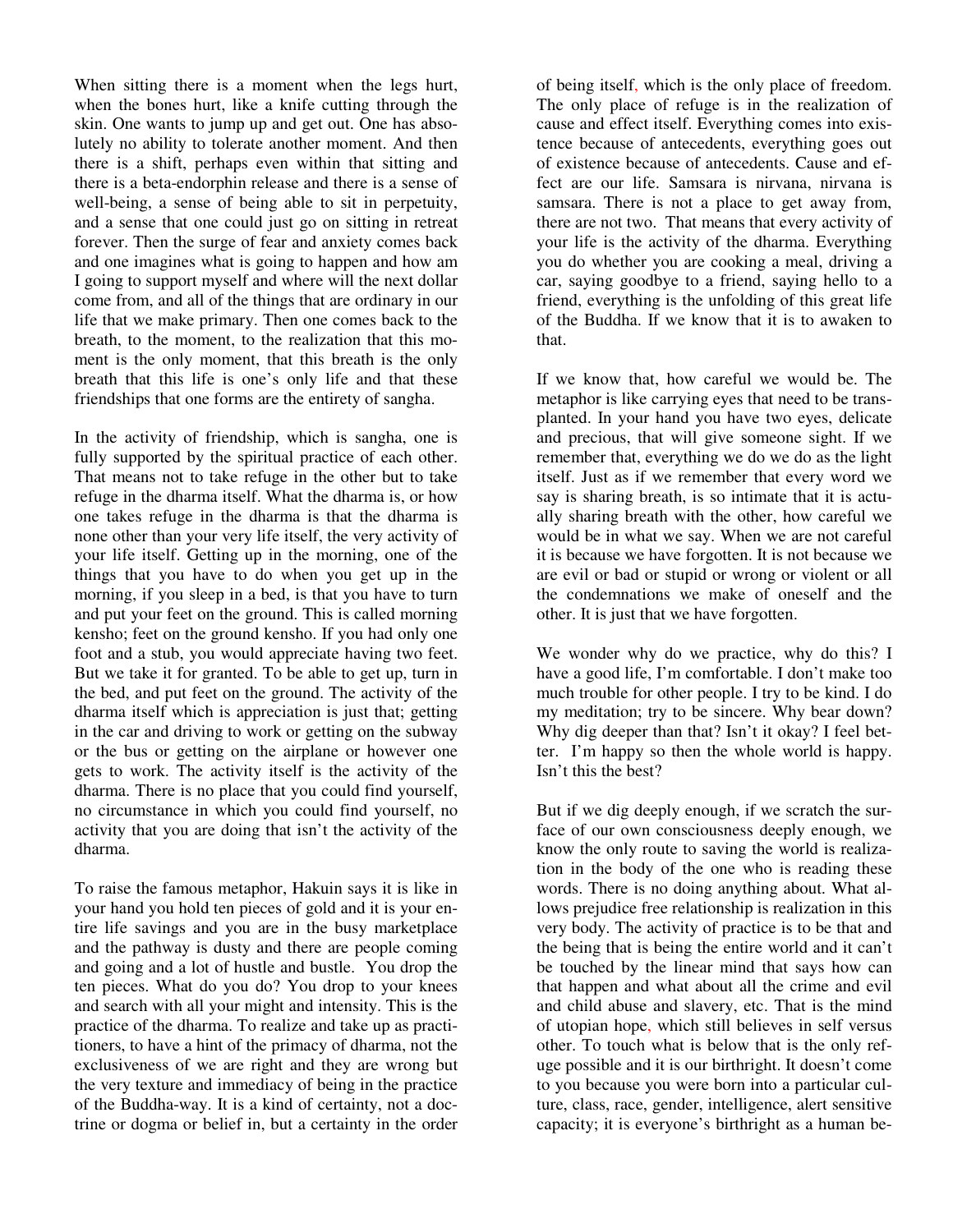ing. It doesn't come to us through great effort. Who could control a mind that has no substance? Where would you put it in a consciousness that has no place? What could you do to bring it about when at its core there is no time? It is not dependent upon any belief whatsoever, you can call it any name you want and it doesn't matter. It doesn't depend on any belonging whatsoever, belonging to this group versus that group, doing these sets of rituals versus those sets of rituals. It doesn't depend on any agreement. It doesn't depend on any likeability and it doesn't depend on any feeling state that we could have. It is not dependent on anything. It doesn't arise, it doesn't cease and it cannot be brought about. It is our birthright and it is the birthright of everything that comes into existence. That which is born can awaken.

So we go back into our lives of extended sangha, back into our lives of meeting Avalokiteshvara in her various ferocious states. We go back into meeting the teachings of the Buddha in the most unacceptable ways. We go back remembering that this mind, this moment, this breath, this word is the entirety of it. So we take absolute precious care. When we forget we remind ourselves. When we get off balance or lose our way or get paranoid or get mean or whatever we do we always have the capacity to come back. The moment is always waiting. Just as your karma is always waiting, so is your enlightened mind.

Thanks for listening.





**Furnace Mountain Gardens** 



The paranirvana woodland garden View facing out from the paranirvana garden